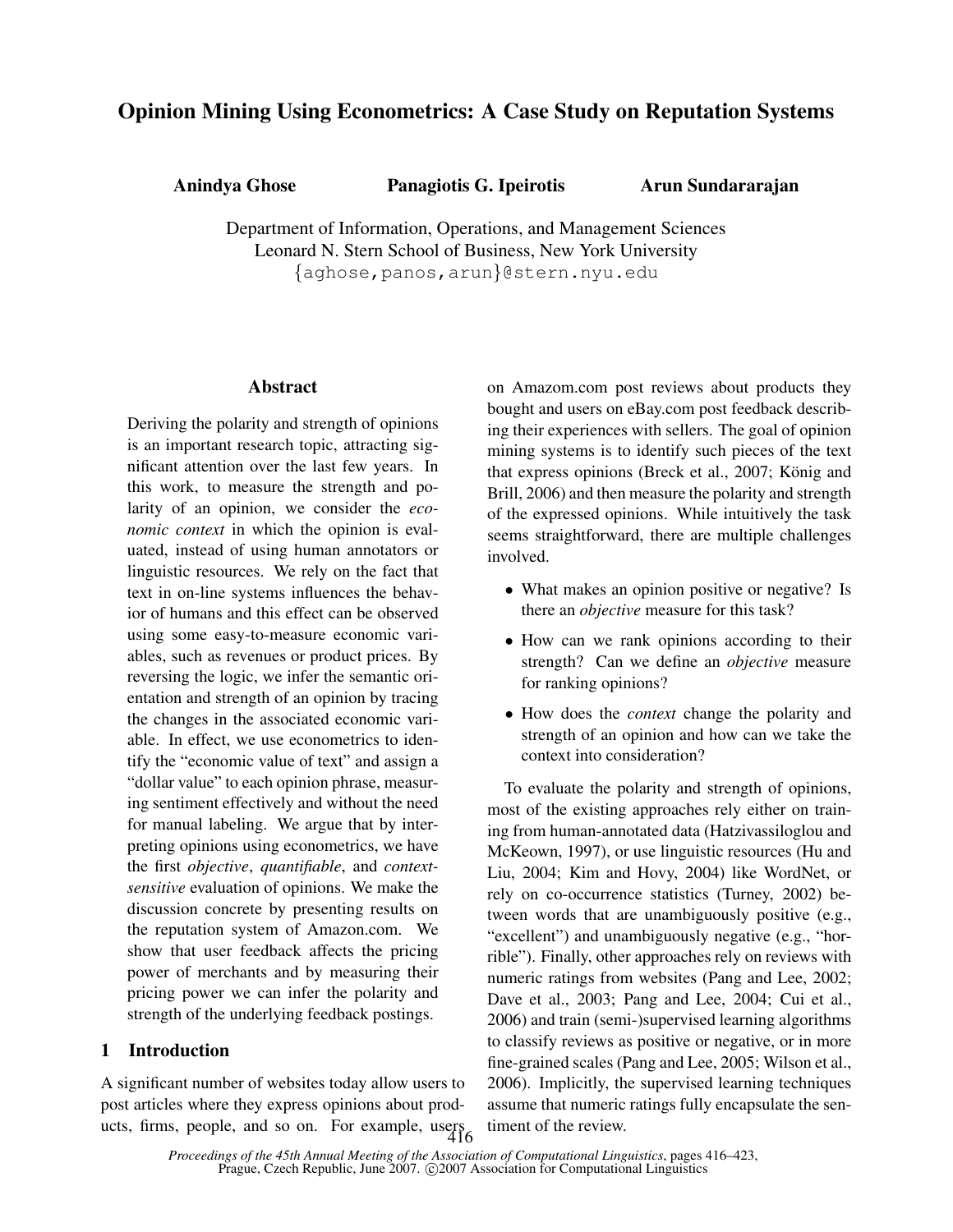In this paper, we take a different approach and instead consider the *economic context* in which an opinion is evaluated. We observe that the text in on-line systems influence the behavior of the readers. This effect can be measured by observing some easy-tomeasure *economic variable*, such as product prices. For instance, online merchants on eBay with "positive" feedback can sell products for higher prices than competitors with "negative" evaluations. Therefore, each of these (positive or negative) evaluations has a (positive or negative) effect on the prices that the merchant can charge. For example, everything else being equal, a seller with "speedy" delivery may be able to charge \$10 more than a seller with "slow" delivery. Using this information, we can conclude that "speedy" is better than "slow" when applied to "delivery" and their difference is \$10. Thus, we can infer the semantic orientation and the strength of an evaluation from the changes in the observed economic variable. Following this idea, we use techniques from econometrics to identify the "*economic value of text*" and assign a "dollar value" to each text snippet, measuring sentiment strength and polarity effectively and without the need for labeling or any other resource.

We argue that by interpreting opinions within an econometric framework, we have the first *objective* and *context-sensitive* evaluation of opinions. For example, consider the comment "good packaging," posted by a buyer to evaluate a merchant. This comment would have been considered unambiguously positive by the existing opinion mining systems. We observed, though, that within electronic markets, such as eBay, a posting that contains the words "good packaging" has actually *negative* effect on the power of a merchant to charge higher prices. This surprising effect reflects the nature of the comments in online marketplaces: buyers tend to use superlatives and highly enthusiastic language to praise a good merchant, and a lukewarm "good packaging" is interpreted as negative. By introducing the econometric interpretation of opinions we can effortlessly capture such challenging scenarios, something that is impossible to achieve with the existing approaches.

We focus our paper on reputation systems in electronic markets and we examine the effect of opinions on the pricing power of merchants in the marketplace of Amazon.com. (We discuss more applications in Section 7.) We demonstrate the value of our technique using a dataset with 9,500 transactions that took place 417 over 180 days. We show that textual feedback affects the power of merchants to charge higher prices than the competition, for the same product, and still make a sale. We then reverse the logic and determine the contribution of each comment in the pricing power of a merchant. Thus, we discover the polarity and strength of each evaluation without the need for human annotation or any other form of linguistic resource.

The structure of the rest of the paper is as follows. Section 2 gives the basic background on reputation systems. Section 3 describes our methodology for constructing the data set that we use in our experiments. Section 4 shows how we combine established techniques from econometrics with text mining techniques to identify the strength and polarity of the posted feedback evaluations. Section 5 presents the experimental evaluations of our techniques. Finally, Section 6 discusses related work and Section 7 discusses further applications and concludes the paper.

## 2 Reputation Systems and Price Premiums

When buyers purchase products in an electronic market, they assess and pay not only for the product they wish to purchase but for a set of fulfillment characteristics as well, e.g., packaging, delivery, and the extent to which the product description matches the actual product. Electronic markets rely on reputation systems to ensure the quality of these characteristics for each merchant, and the importance of such systems is widely recognized in the literature (Resnick et al., 2000; Dellarocas, 2003). Typically, merchants' reputation in electronic markets is encoded by a "*reputation profile*" that includes: (a) the number of past transactions for the merchant, (b) a summary of numeric ratings from buyers who have completed transactions with the seller, and (c) a chronological list of textual feedback provided by these buyers.

Studies of online reputation, thus far, base a merchant's reputation on the *numeric* rating that characterizes the seller (e.g., average number of stars and number of completed transactions) (Melnik and Alm, 2002). The general conclusion of these studies show that merchants with higher (numeric) reputation can charge higher prices than the competition, for the same products, and still manage to make a sale. This *price premium* that the merchants can command over the competition is a measure of their reputation.

**Definition 2.1** Consider a set of merchants  $s_1, \ldots, s_n$ selling a product for prices  $p_1, \ldots, p_n$ . If  $s_i$  makes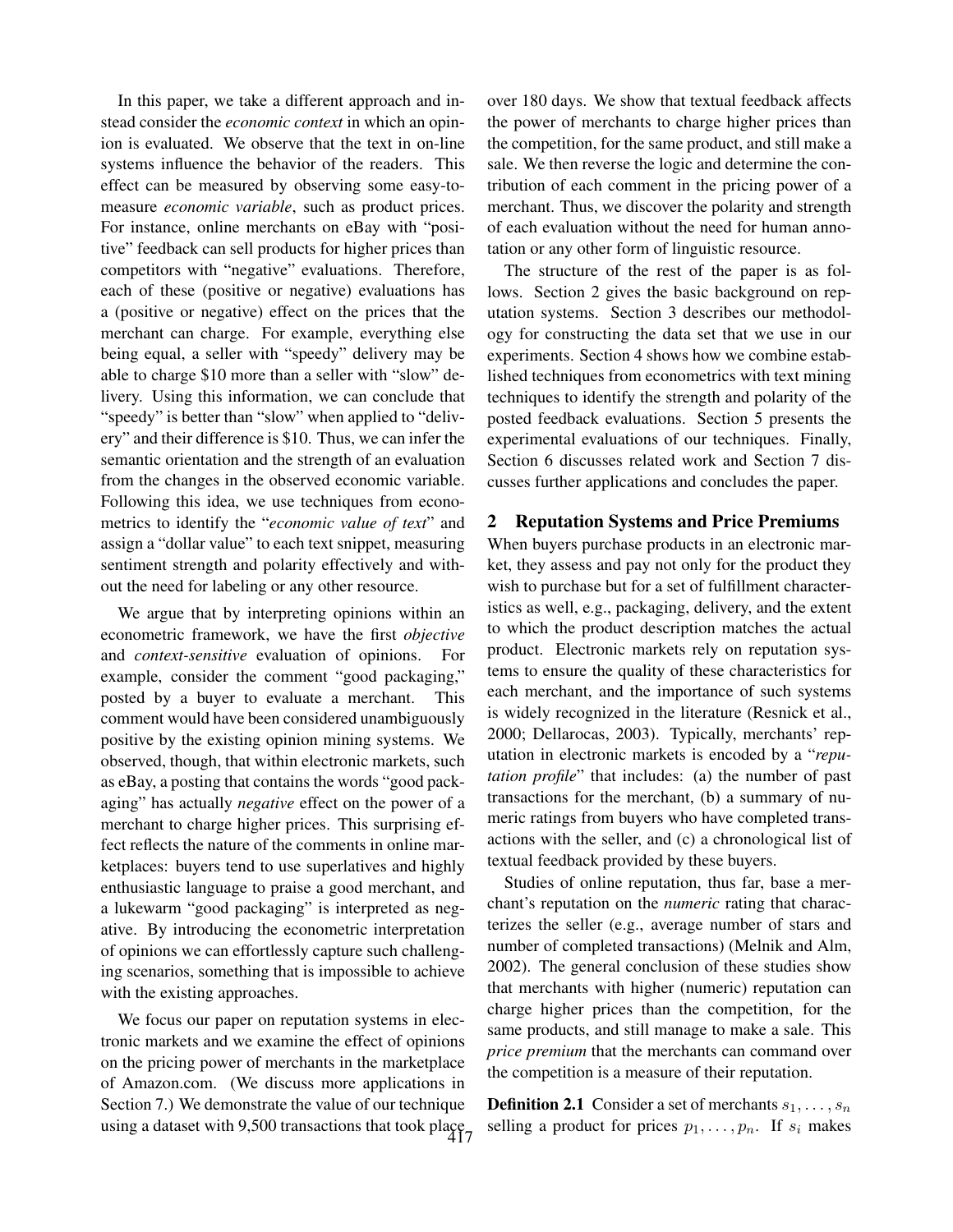

Figure 1: A set of merchants on Amazon.com selling an identical product for different prices

the sale for price  $p_i$ , then  $s_i$  commands a *price premium* equal to  $p_i - p_j$  over  $s_j$  and a *relative price premium* equal to  $\frac{p_i - p_j}{p_i}$ . Hence, a transaction that involves *n* competing merchants generates  $n - 1$  price premiums.<sup>1</sup> The *average price premium* for the transaction is  $\ddot{ }$  $_{j\neq i}(p_i-p_j)$  $\frac{n_i(p_i-p_j)}{n-1}$  and the *average relative price premium* is  $\overline{ }$  $\frac{j\neq i}(p_i-p_j)}{p_i(n-1)}$ . □

Example 2.1 Consider the case in Figure 1 where three merchants sell the same product for \$631.95, \$632.26, and \$637.05, respectively. If *GameHog* sells the product, then the *price premium* against *XP Passport* is \$4.79 (= \$637.05 − \$632.26) and against the merchant *BuyPCsoft* is \$5.10. The *relative price premium* is 0.75% and 0.8%, respectively. Similarly, the *average price premium* for this transaction is \$4.95 and the *average relative price premium*  $0.78\%$ .  $\Box$ 

Different sellers in these markets derive their reputation from different characteristics: some sellers have a reputation for fast delivery, while some others have a reputation of having the lowest price among their peers. Similarly, while some sellers are praised for their packaging in the feedback, others get good comments for selling high-quality goods but are criticized for being rather slow with shipping. Even though previous studies have established the positive correlation between higher (numeric) reputation and higher price premiums, they ignored completely the role of the textual feedback and, in turn, the multi-dimensional nature of reputation in electronic markets. We show that the textual feedback adds significant *additional* value to the numerical scores, and affects the pricing power of the merchants.

### 3 Data

We compiled a data set using software resellers from publicly available information on software product listings at Amazon.com. Our data set includes 280 individual software titles. The sellers' reputation matters when selling identical goods, and the price variation observed can be attributed primarily to variation in the merchant's reputation. We collected the data using Amazon Web Services over a period of 180 days, between October 2004 and March 2005. We describe below the two categories of data that we collected.

Transaction Data: The first part of our data set contains details of the transactions that took place on the marketplace of Amazon.com for each of the software titles. The Amazon Web Services associates a unique *transaction ID* for each unique product listed by a seller. This transaction ID enables us to distinguish between multiple or successive listings of identical products sold by the same merchant. Keeping with the methodology in prior research (Ghose et al., 2006), we crawl the Amazon's XML listings every 8 hours and when a transaction ID associated with a particular listing is removed, we infer that the listed product was successfully sold in the prior 8 hour window.<sup>2</sup> For each transaction that takes place, we keep the price at which the product was sold and the merchant's reputation at the time of the transaction (more on this later). Additionally, for each of the *competing listings for identical products*, we keep the listed price along with the competitors reputation. Using the collected data, we compute the price premium variables for each transaction<sup>3</sup> using Definition 2.1. Overall, our data set contains 1,078 merchants, 9,484 unique transactions and 107,922 price premiums (recall that each transaction generates multiple price premiums).

Reputation Data: The second part of our data set contains the reputation history of each merchant that had a (monitored) product for sale during our 180-day window. Each of these merchants has a feedback profile, which consists of numerical scores and text-based feedback, posted by buyers. We had an average of 4,932 postings per merchant. The numerical ratings

<sup>&</sup>lt;sup>1</sup>As an alternative definition we can ignore the *negative* price premiums. The experimental results are similar for both versions. 418

 $2A$ mazon indicates that their seller listings remain on the site indefinitely until they are sold and sellers can change the price of the product without altering the transaction ID.

<sup>&</sup>lt;sup>3</sup>Ideally, we would also include the tax and shipping cost charged by each merchant in the computation of the price premiums. Unfortunately, we could not capture these costs using our methodology. Assuming that the fees for shipping and tax are independent of the merchants' reputation, our analysis is not affected.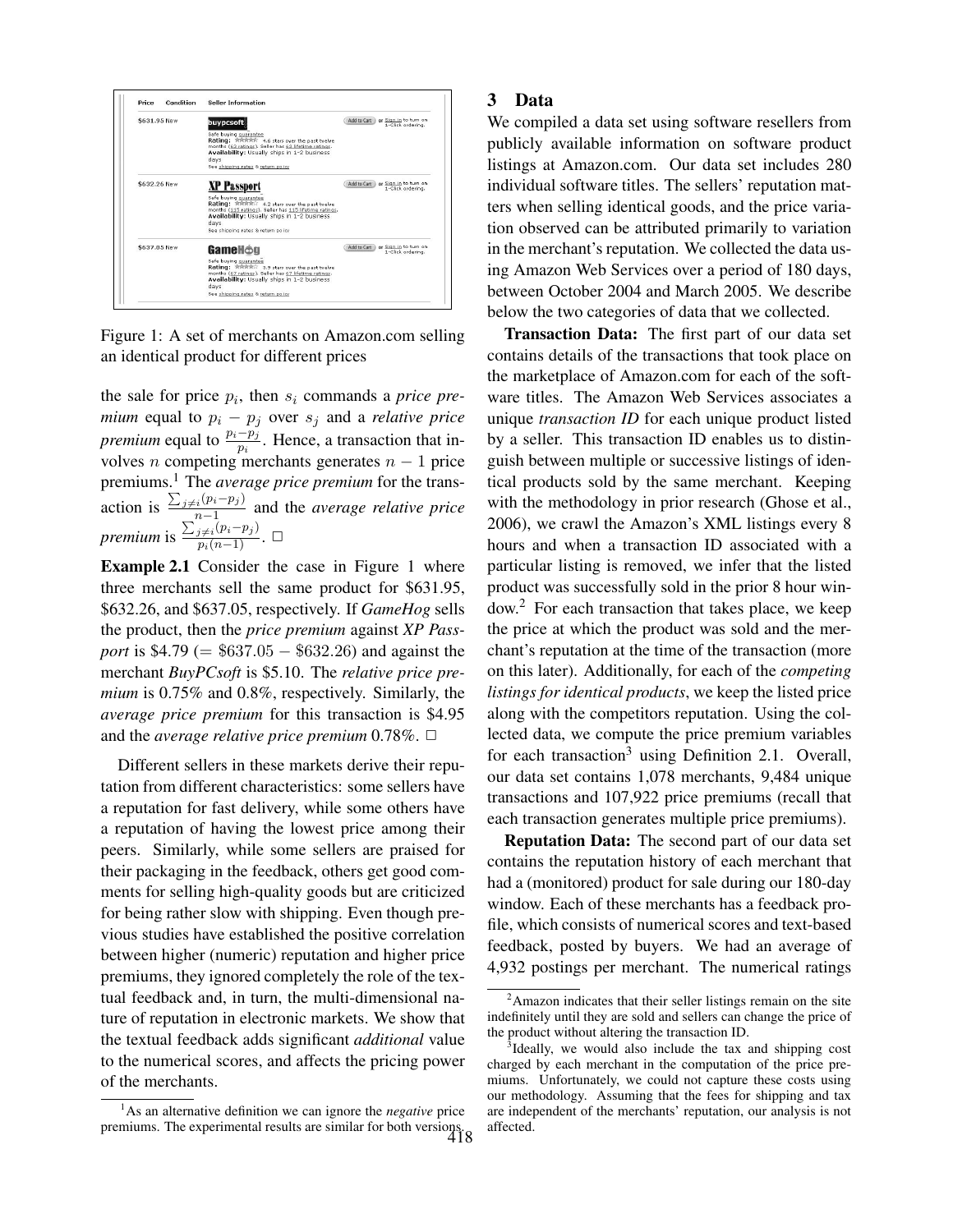are provided on a scale of one to five stars. These ratings are averaged to provide an overall score to the seller. Note that we collect all feedback (both numerical and textual) associated with a seller over the entire lifetime of the seller and we reconstruct each seller's exact feedback profile at the time of each transaction.

### 4 Econometrics-based Opinion Mining

In this section, we describe how we combine econometric techniques with NLP techniques to derive the semantic orientation and strength of the feedback evaluations. Section 4.1 describes how we structure the textual feedback and Section 4.2 shows how we use econometrics to estimate the polarity and strength of the evaluations.

#### 4.1 Retrieving the Dimensions of Reputation

We characterize a merchant using a vector of reputation dimensions  $X = (X_1, X_2, ..., X_n)$ , representing its ability on each of  $n$  dimensions. We assume that each of these n dimensions is expressed by a *noun*, *noun phrase*, *verb*, or a *verb phrase* chosen from the set of all feedback postings, and that a merchant is evaluated on these  $n$  dimensions. For example, dimension 1 might be "*shipping*", dimension 2 might be "*packaging*" and so on. In our model, each of these dimensions is assigned a numerical score. Of course, when posting textual feedback, buyers do not assign explicit numeric scores to any dimension. Rather, they use *modifiers* (typically adjectives or adverbs) to evaluate the seller along each of these dimensions (we describe how we assign numeric scores to each modifier in Section 4.2). Once we have identified the set of all dimensions, we can then parse each of the feedback postings, associate a modifier with each dimension, and represent a feedback posting as an  $n$ -dimensional vector  $\phi$  of modifiers.

Example 4.1 Suppose dimension 1 is "*delivery*," dimension 2 is "*packaging*," and dimension 3 is "*service*." The feedback posting *"I was impressed by the speedy delivery! Great service!"* is then encoded as  $\phi_1 =$  [speedy, NULL, great], while the posting *"The item arrived in awful packaging, and the delivery was slow"* is encoded as  $\phi_2 = [slow, awful, NULL]$ .  $\Box$ 

Let  $M = \{NULL, \mu_1, ..., \mu_M\}$  be the set of modifiers and consider a seller  $s_i$  with p postings in its reputation profile. We denote with  $\mu^i_{jk} \in \mathcal{M}$  the modifier that appears in the  $j$ -th posting and is used to assess the k-th reputation dimension. We then structure the 419 merchant's feedback as an  $n \times p$  matrix  $\mathbf{M}(s_i)$  whose rows are the p encoded vectors of modifiers associated with the seller. We construct  $\mathbf{M}(s_i)$  as follows:

- 1. Retrieve the postings associated with a merchant.
- 2. Parse the postings to identify the dimensions across which the buyer evaluates a seller, keeping<sup>4</sup> the nouns, noun phrases, verbs, and verbal phrases as reputation characteristics.<sup>5</sup>.
- 3. Retrieve adjectives and adverbs that refer to  $\delta$  dimensions (Step 2) and construct the  $\phi$  vectors.

We have implemented this algorithm on the feedback postings of each of our sellers. Our analysis yields 151 unique dimensions, and a total of 142 modifiers (note that the same modifier can be used to evaluate multiple dimensions).

#### 4.2 Scoring the Dimensions of Reputation

As discussed above, the textual feedback profile of merchant  $s_i$  is encoded as a  $n \times p$  matrix  $\mathbf{M}(s_i)$ ; the elements of this matrix belong to the set of modifiers M. In our case, we are interested in computing the "score"  $a(\mu, d, j)$  that a modifier  $\mu \in \mathcal{M}$  assigns to the dimension  $d$ , when it appears in the  $j$ -th posting.

Since buyers tend to read only the first few pages of text-based feedback, we weight higher the influence of recent text postings. We model this by assuming that  $K$  is the number of postings that appear on each page ( $K = 25$  on Amazon.com), and that c is the probability of clicking on the "Next" link and moving the next page of evaluations.<sup>7</sup> This assigns a posting-specific weight  $r_j = c^{\left\lfloor \frac{j}{K} \right\rfloor} / \sum_{q}^{p}$  $\int_{q=1}^{p} c^{\left\lfloor \frac{q}{K} \right\rfloor}$  for the  $j^{th}$  posting, where j is the rank of the posting, K is the number of postings per page, and  $p$  is the total number of postings for the given seller. Then, we set  $a(\mu, d, j) = r_i \cdot a(\mu, d)$  where  $a(\mu, d)$  is the "global" score that modifier  $\mu$  assigns to dimension d.

Finally, since each reputation dimension has potentially a different weight, we use a weight vector w to

<sup>&</sup>lt;sup>4</sup>We eliminate all dimensions appearing in the profiles of less than 50 (out of 1078) merchants, since we cannot extract statistically meaningful results for such sparse dimensions

<sup>&</sup>lt;sup>5</sup>The technique as described in this paper, considers words like "shipping" and " delivery" as separate dimensions, although they refer to the same "real-life" dimension. We can use Latent Dirichlet Allocation (Blei et al., 2003) to reduce the number of dimensions, but this is outside the scope of this paper.

<sup>&</sup>lt;sup>6</sup>To associate the adjectives and adverbs with the correct dimensions, we use the Collins HeadFinder capability of the Stanford NLP Parser.

We report only results for  $c = 0.5$ . We conducted experiments other values of  $c$  as well and the results are similar.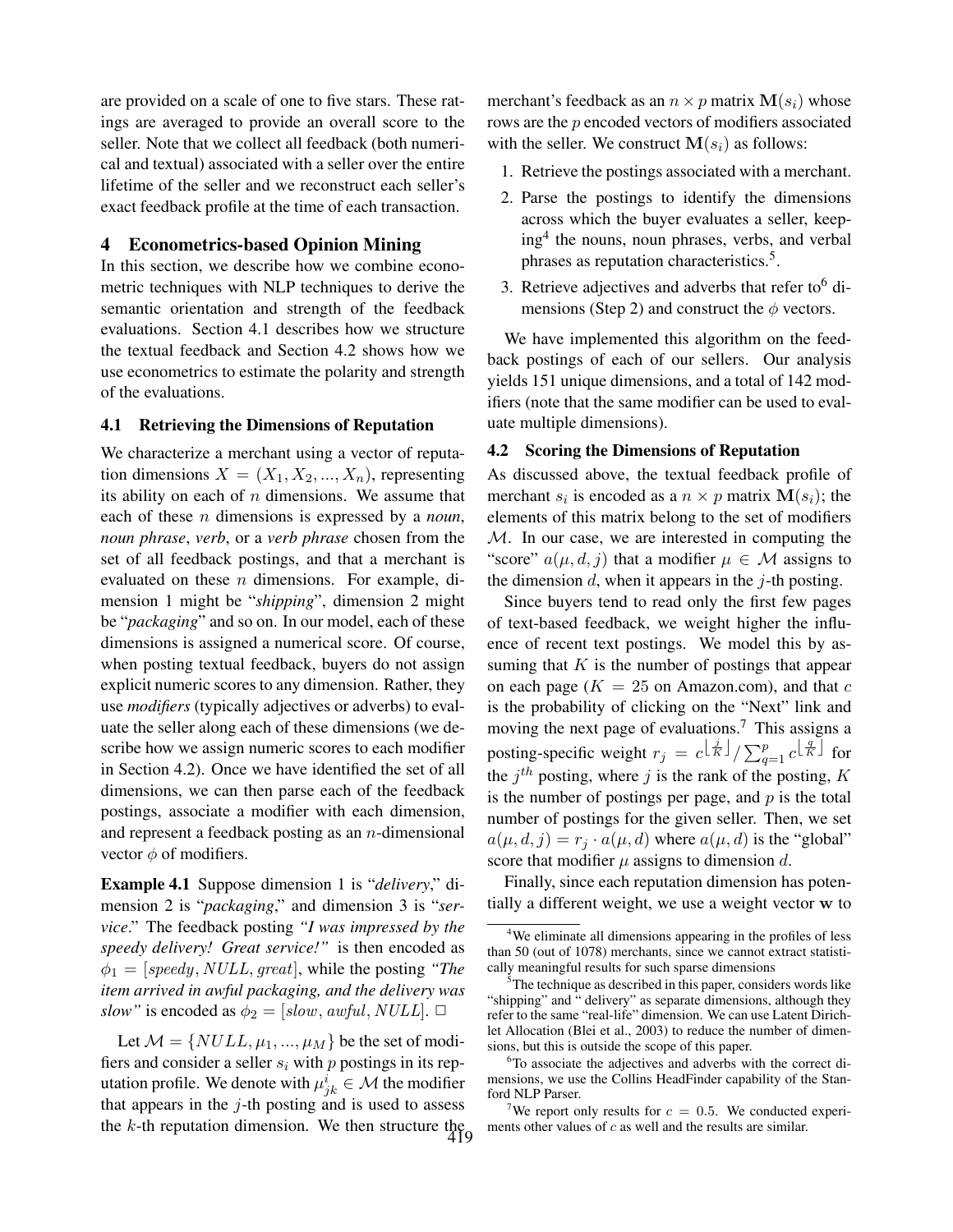weight the contribution of each reputation dimension to the overall "reputation score"  $\Pi(s_i)$  of seller  $s_i$ :

$$
\Pi(s_i) = \mathbf{r}^T \cdot \mathbf{A}(\mathbf{M}(s_i)) \cdot \mathbf{w}
$$
 (1)

where  $\mathbf{r}^T = [r_1, r_2, ... r_p]$  is the vector of the postingspecific weights and  $A(M(i))$  is a matrix that contains as element the score  $a(\mu_i, d_k)$  where  $\mathbf{M}(s_i)$  contains the modifier  $\mu_i$  in the column of the dimension  $d_k$ . If we model the buyers' preferences as independently distributed along each dimension and each modifier score  $a(\mu, d_k)$  also as an independent random variable, then the random variable  $\Pi(s_i)$  is a sum of random variables. Specifically, we have:

$$
\Pi(s_i) = \sum_{j=1}^{M} \sum_{k=1}^{n} (w_k \cdot a(\mu_j, d_k)) R(\mu_j, d_k)
$$
 (2)

where  $R(\mu_j, d_k)$  is equal to the sum of the  $r_i$  weights across all postings in which the modifier  $\mu_j$  modifies dimension  $d_k$ . We can easily compute the  $R(\mu_i, d_k)$ values by simply counting appearances and weighting each appearance using the definition of  $r_i$ .

The question is, of course, how to estimate the values of  $w_k \cdot a(\mu_j, d_k)$ , which determine the polarity and intensity of the modifier  $\mu_i$  modifying the dimension  $d_k$ . For this, we observe that the appearance of such modifier-dimension opinion phrases has an effect on the price premiums that a merchant can charge. Hence, there is a correlation between the reputation scores  $\Pi(\cdot)$  of the merchants and the price premiums observed for each transaction. To discover the level of association, we use regression. Since we are dealing with panel data, we estimate *ordinary-leastsquares (OLS) regression with fixed effects* (Greene, 2002), where the dependent variable is the *price premium* variable, and the independent variables are the reputation scores  $\Pi(\cdot)$  of the merchants, together with a few other control variables. Generally, we estimate models of the form:

$$
PricePremium_{ij} = \sum \beta_c \cdot X_{cij} + f_{ij} + \epsilon_{ij} +
$$

$$
\beta_{t1} \cdot \Pi(merchant)_{ij} + \beta_{t2} \cdot \Pi(competitor)_{ij} \quad (3)
$$

where  $Price Premium_{ij}$  is one of the variations of price premium as given in Definition 2.1 for a seller  $s_i$ and product j,  $\beta_c$ ,  $\beta_{t1}$ , and  $\beta_{t2}$  are the regressor coefficients, Xc are the control variables,  $\Pi(\cdot)$  are the text reputation scores (see Equation 1),  $f_{ij}$  denotes the fixed effects and  $\epsilon$  is the error term. In Section 5, we give the details about the control variables and the regression settings. 420

Interestingly, if we expand the  $\Pi(\cdot)$  variables according to Equation 2, we can run the regression using the modifier-dimension pairs as independent variables, whose values are equal to the  $R(\mu_j, d_k)$  values. After running the regression, the coefficients assigned to each modifier-dimension pair correspond to the value  $w_k \cdot a(\mu_i, d_k)$  for each modifier-dimension pair. Therefore, we can easily estimate in economic terms the "value" of a particular modifier when used to evaluate a particular dimension.

#### 5 Experimental Evaluation

In this section, we first present the experimental settings (Section 5.1), and then we describe the results of our experimental evaluation (Section 5.2).

#### 5.1 Regression Settings

In Equation 3 we presented the general form of the regression for estimating the scores  $a(\mu_j, d_k)$ . Since we want to eliminate the effect of any other factors that may influence the price premiums, we also use a set of control variables. After all the control factors are taken into consideration, the modifier scores reflect the *additional* value of the text opinions. Specifically, we used as control variables the product's *price on Amazon*, the average *star rating of the merchant*, the *number of merchant's past transactions*, and the *number of sellers* for the product.

First, we ran OLS regressions with product-seller fixed effects controlling for unobserved heterogeneity across sellers and products. These fixed effects control for average product quality and differences in seller characteristics. We run multiple variations of our model, using different versions of the "price premium" variable as listed in Definition 2.1. We also tested variations where we include as independent variable not the individual reputation scores but the difference  $\Pi(merchant) - \Pi(competitor)$ . All regressions yielded qualitatively similar results, so due to space restrictions we only report results for the regressions that include all the control variables and all the text variables; we report results using the *price premium* as the dependent variable. Our regressions in this setting contain 107,922 observations, and a total of 547 independent variables.

#### 5.2 Experimental Results

Recall of Extraction: The first step of our experimental evaluation is to examine whether the opinion extraction technique of Section 4.1 indeed captures all the reputation characteristics expressed in the feed-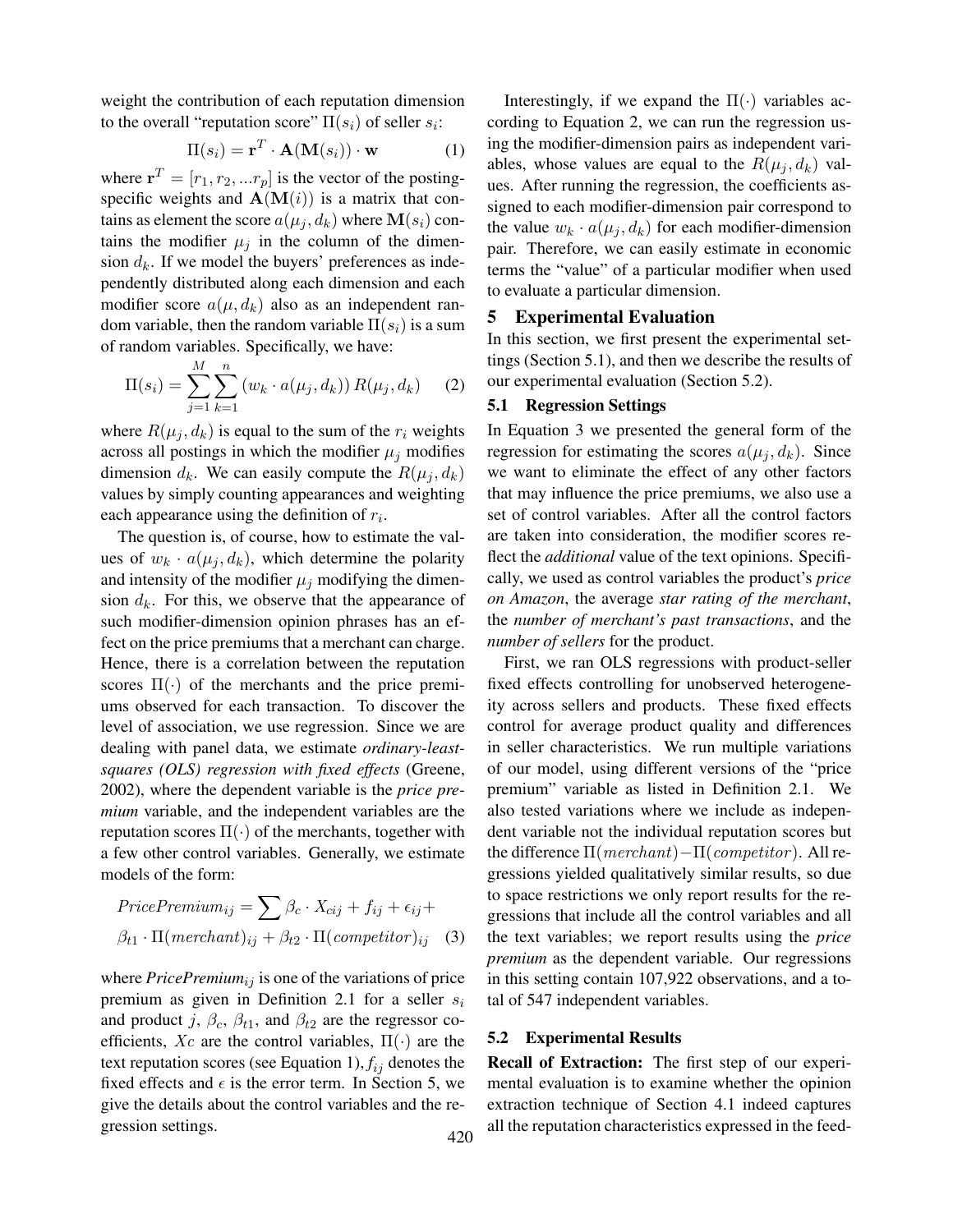| <b>Dimension</b>            | Human Recall | <b>Computer Recall</b> |
|-----------------------------|--------------|------------------------|
| <b>Product Condition</b>    | 0.76         | 0.76                   |
| Price                       | 0.91         | 0.61                   |
| Package                     | 0.96         | 0.66                   |
| Overall Experience          | 0.65         | 0.55                   |
| Delivery Speed              | 0.96         | 0.92                   |
| Item Description            | 0.22         | 0.43                   |
| <b>Product Satisfaction</b> | 0.68         | 0.58                   |
| Problem Response            | 0.30         | 0.37                   |
| <b>Customer Service</b>     | 0.57         | 0.50                   |
| <b>Average</b>              | 0.66         | 0.60                   |

Table 1: The recall of our technique compared to the recall of the human annotators

back (recall) and whether the dimensions that we capture are accurate (precision). To examine the recall question, we used two human annotators. The annotators read a random sample of 1,000 feedback postings, and identified the reputation dimensions mentioned in the text. Then, they examined the extracted modifierdimension pairs for each posting and marked whether the modifier-dimension pairs captured the identified real reputation dimensions mentioned in the posting and which pairs were spurious, non-opinion phrases.

Both annotators identified nine reputation dimensions (see Table 1). Since the annotators did not agree in all annotations, we computed the average *human recall*  $hRec_d = \frac{agred_d}{all_d}$  $\frac{\text{area}}{\text{all}_d}$  for each dimension d, where  $\mathit{agreed}_d$  is the number of postings for which both annotators identified the reputation dimension  $d$ , and  $all_d$  is the number of postings in which at least one annotator identified the dimension d. Based on the annotations, we computed the recall of our algorithm against each annotator. We report the average recall for each dimension, together with the human recall in Table 1. The recall of our technique is only slightly inferior to the performance of humans, indicating that the technique of Section 4.1 extracts the majority of the posted evaluations.<sup>8</sup>

Interestingly, precision is not an issue in our setting. In our framework, if an particular modifier-dimension pair is just noise, then it is almost impossible to have a statistically significant correlation with the price premiums. The noisy opinion phrases are statistically guaranteed to be filtered out by the regression.

Estimating Polarity and Strength: In Table 2,

we present the modifier-dimension pairs (positive and negative) that had the strongest "dollar value" and were statistically significant across all regressions. (Due to space issues, we cannot list the values for all pairs.) These values reflect changes in the merchants's pricing power *after* taking their average numerical score and level of experience into account, and also highlight the *additional* the value contained in textbased reputation. The examples that we list here illustrate that our technique generates a natural ranking of the opinion phrases, inferring the strength of each modifier *within* the context in which this opinion is evaluated. This holds true even for misspelled evaluations that would break existing techniques based on annotation or on resources like WordNet. Furthermore, these values reflect the *context* in which the opinion is evaluated. For example, the pair *good packaging* has a dollar value of -\$0.58. Even though this seems counterintuitive, it actually reflects the nature of an online marketplace where most of the positive evaluations contain superlatives, and a mere "good" is actually interpreted by the buyers as a lukewarm, slightly negative evaluation. Existing techniques cannot capture such phenomena.

Price Premiums vs. Ratings: One of the natural comparisons is to examine whether we could reach similar results by just using the average star rating associated with each feedback posting to infer the score of each opinion phrase. The underlying assumption behind using the ratings is that the review is perfectly summarized by the star rating, and hence the text plays mainly an explanatory role and carries no extra information, given the star rating. For this, we examined the  $R^2$  fit of the regression, with and without the use of the text variables. Without the use of text variables, the  $R^2$  was 0.35, while when using only the text-based regressors, the  $R^2$  fit increased to 0.63. This result clearly indicates that the actual text contains significantly more information than the ratings.

We also experimented with predicting which merchant will make a sale, if they simultaneously sell the same product, based on their listed prices and on their numeric and text reputation. Our C4.5 classifier (Quinlan, 1992) takes a pair of merchants and decides which of the two will make a sale. We used as training set the transactions that took place in the first four months and as test set the transactions in the last two months of our data set. Table 3 summarizes the results for different sets of features used. The 55%

<sup>&</sup>lt;sup>8</sup>In the case of "Item Description," where the computer recall was higher than the human recall, our technique identified almost all the phrases of one annotator, but the other annotator had a more liberal interpretation of "Item Description" dimension and annotated significantly more postings with the dimension "Item Description" than the other annotator, thus decreasing the human recall.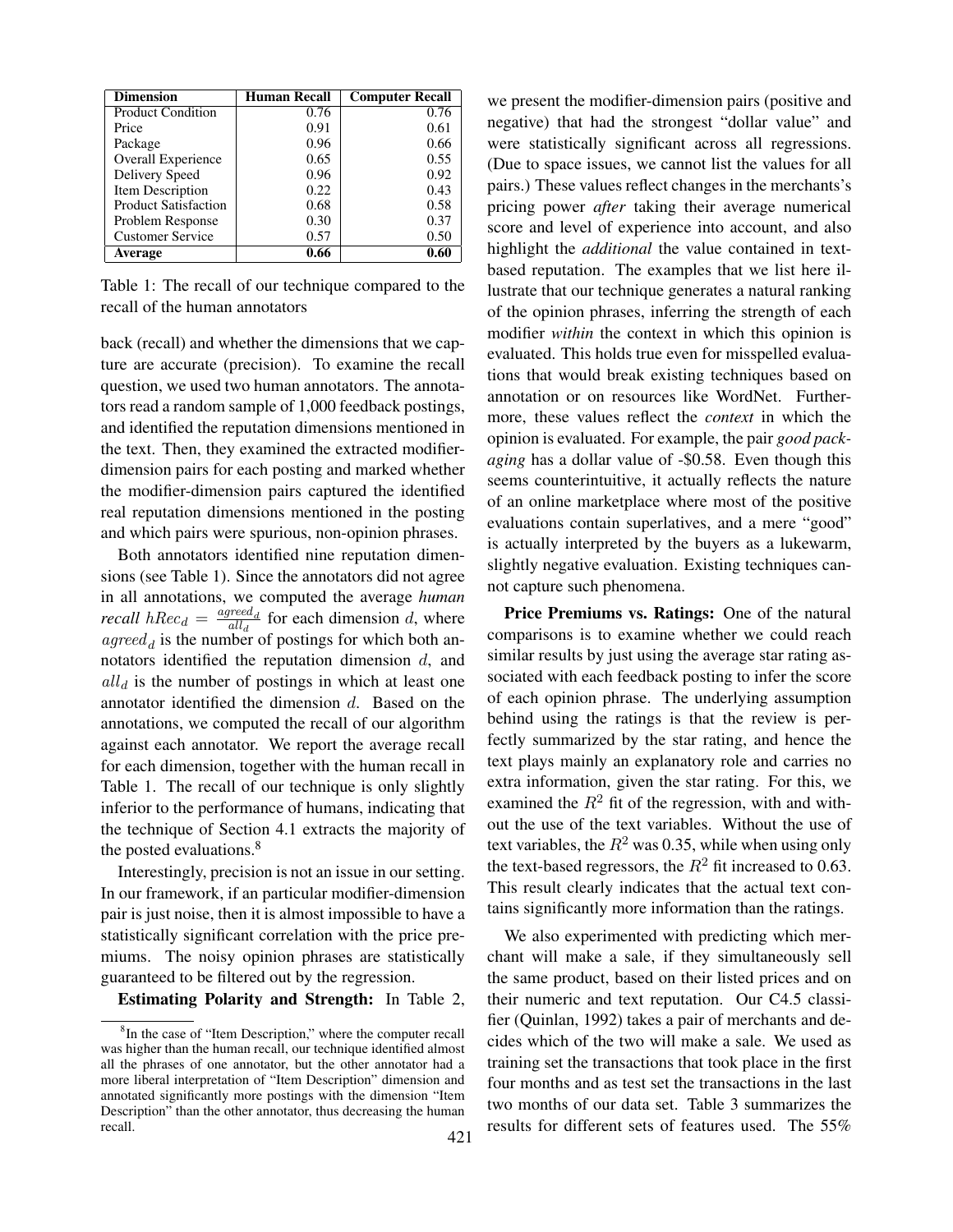| <b>Modifier Dimension</b> | <b>Dollar Value</b> |
|---------------------------|---------------------|
| [wonderful experience]    | \$5.86              |
| [outstanding seller]      | \$5.76              |
| [excellant service]       | \$5.27              |
| [lightning delivery]      | \$4.84              |
| [highly recommended]      | \$4.15              |
| [best seller]             | \$3.80              |
| [perfectly packaged]      | \$3.74              |
| [excellent condition]     | \$3.53              |
| [excellent purchase]      | \$3.22              |
| [excellent seller]        | \$2.70              |
| [excellent communication] | \$2.38              |
| [perfect item]            | \$1.92              |
| [terrific condition]      | \$1.87              |
| [top quality]             | \$1.67              |
| <i>[awesome service]</i>  | \$1.05              |
| $[A+++$ seller]           | \$1.03              |
| [great merchant]          | \$0.93              |
| [friendly service]        | \$0.81              |
| [easy service]            | \$0.78              |
| [never received]          | $-$7.56$            |
| [defective product]       | $-$ \$6.82          |
| [horible experience]      | $-$6.79$            |
| [never sent]              | $-$ \$6.69          |
| [never recieved]          | $-$ \$5.29          |
| [bad experience]          | $-$ \$5.26          |
| [cancelled order]         | $-$ \$5.01          |
| [never responded]         | $-$4.87$            |
| [wrong product]           | $-$ \$4.39          |
| [not as advertised]       | $-$ \$3.93          |
| [poor packaging]          | $-$ \$2.92          |
| [late shipping]           | $-$ \$2.89          |
| [wrong item]              | $-$ \$2.50          |
| [not yet received]        | $-$ \$2.35          |
| [still waiting]           | $-$ \$2.25          |
| [wrong address]           | $-$1.54$            |
| [never buy]               | $-$1.48$            |

Table 2: The highest scoring opinion phrases, as determined by the product  $w_k \cdot a(\mu_j, d_k)$ .

accuracy when using only prices as features indicates that customers rarely choose a product based solely on price. Rather, as indicated by the 74% accuracy, they also consider the reputation of the merchants. However, the real value of the postings relies on the text and not on the numeric ratings: the accuracy is 87%- 89% when using the textual reputation variables. In fact, text subsumes the numeric variables but not vice versa, as indicated by the results in Table 3.

## 6 Related Work

To the best of our knowledge, our work is the first to use economics for measuring the effect of opinions and deriving their polarity and strength in an econometric manner. A few papers in the past tried to combine text analysis with economics (Das and Chen, 2006; Lewitt and Syverson, 2005), but the text analysis was limited to token counting and did not use 422

| <b>Features</b>                         | <b>Accuracy on Test Set</b> |
|-----------------------------------------|-----------------------------|
| Price                                   | 55%                         |
| $\overline{Price}$ + Numeric Reputation | 74%                         |
| Price + Numeric Reputation              | 89%                         |
| + Text Reputation                       |                             |
| Price + Text Reputation                 | x'                          |

Table 3: Predicting the merchant who makes the sale.

any NLP techniques. The technique of Section 4.1 is based on existing research in sentiment analysis. For instance, (Hatzivassiloglou and McKeown, 1997; Nigam and Hurst, 2004) use annotated data to create a supervised learning technique to identify the semantic orientation of adjectives. We follow the approach by Turney (2002), who note that the semantic orientation of an adjective depends on the noun that it modifies and suggest using adjective-noun or adverb-verb pairs to extract semantic orientation. However, we do not rely on linguistic resources (Kamps and Marx, 2002) or on search engines (Turney and Littman, 2003) to determine the semantic orientation, but rather rely on econometrics for this task. Hu and Liu (2004), whose study is the closest to our work, use WordNet to compute the semantic orientation of product evaluations and try to summarize user reviews by extracting the positive and negative evaluations of the different product features. Similarly, Snyder and Barzilay (2007) decompose an opinion across several dimensions and capture the sentiment across each dimension. Other work in this area includes (Lee, 2004; Popescu and Etzioni, 2005) which uses text mining in the context product reviews, but none uses the economic context to evaluate the opinions.

#### 7 Conclusion and Further Applications

We demonstrated the value of using econometrics for extracting a *quantitative* interpretation of opinions. Our technique, additionally, takes into consideration the *context* within which these opinions are evaluated. Our experimental results show that our techniques can capture the pragmatic meaning of the expressed opinions using simple economic variables as a form of training data. The source code with our implementation together with the data set used in this paper are available from http://economining.stern.nyu.edu.

There are many other applications beyond reputation systems. For example, using sales rank data from Amazon.com, we can examine the effect of product reviews on product sales and detect the weight that